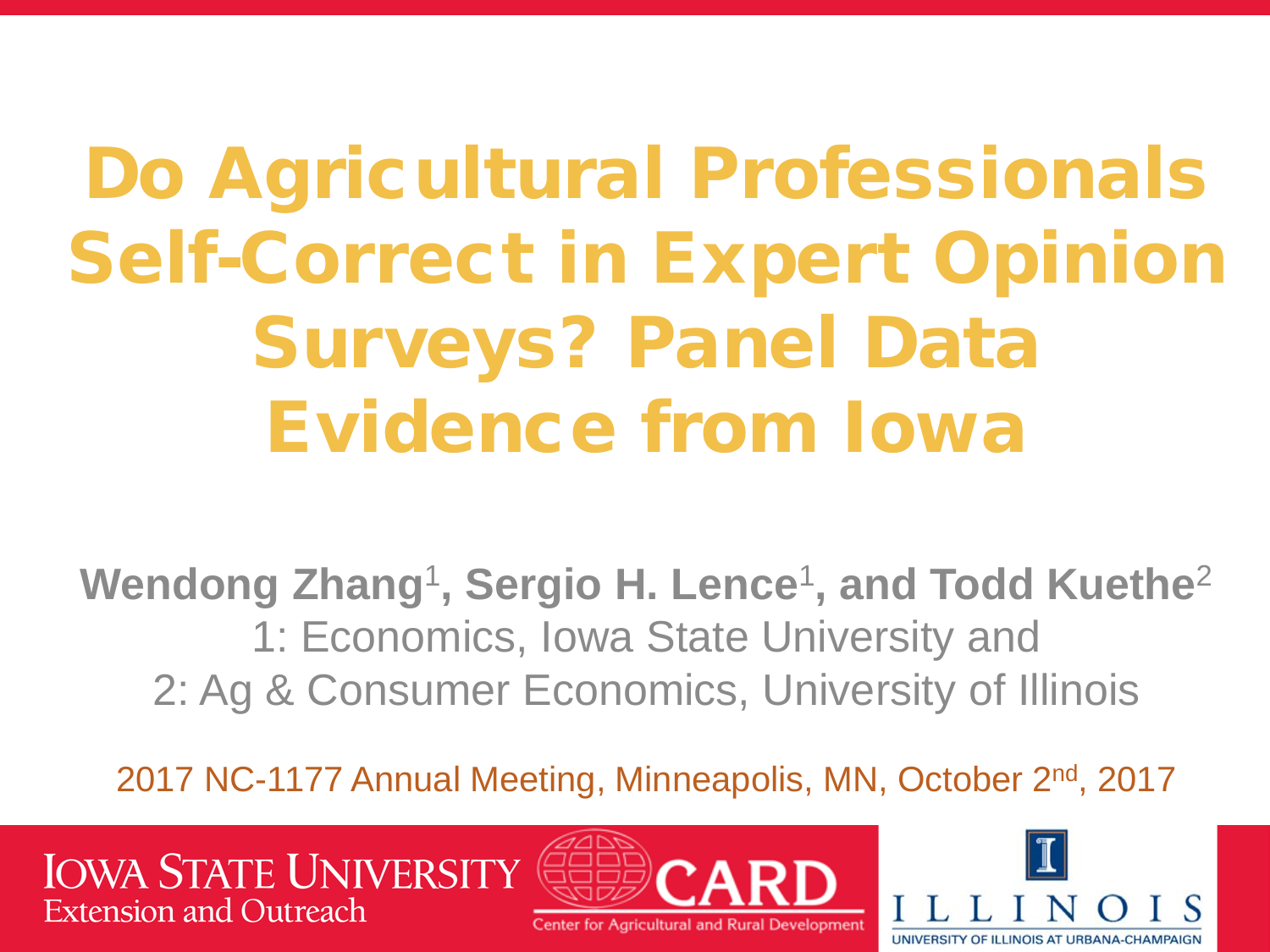### Motivation

- Opinion surveys of ag professionals or producers are commonly used to gauge farmland values, however, little is known how respondents form opinions
- Previous studies suggest that respondents may rely on some weighted average of past and current information when forming opinions in land value surveys (Geltner et al. 2003)
	- "Noisy" and infrequent signals
		- low ag land turnover ratio (<1% annually, even less for arm's length sales)
		- Heterogeneous land quality among sales
		- Sporadic other information for land, interest rate, crop market (Zhang 2016)



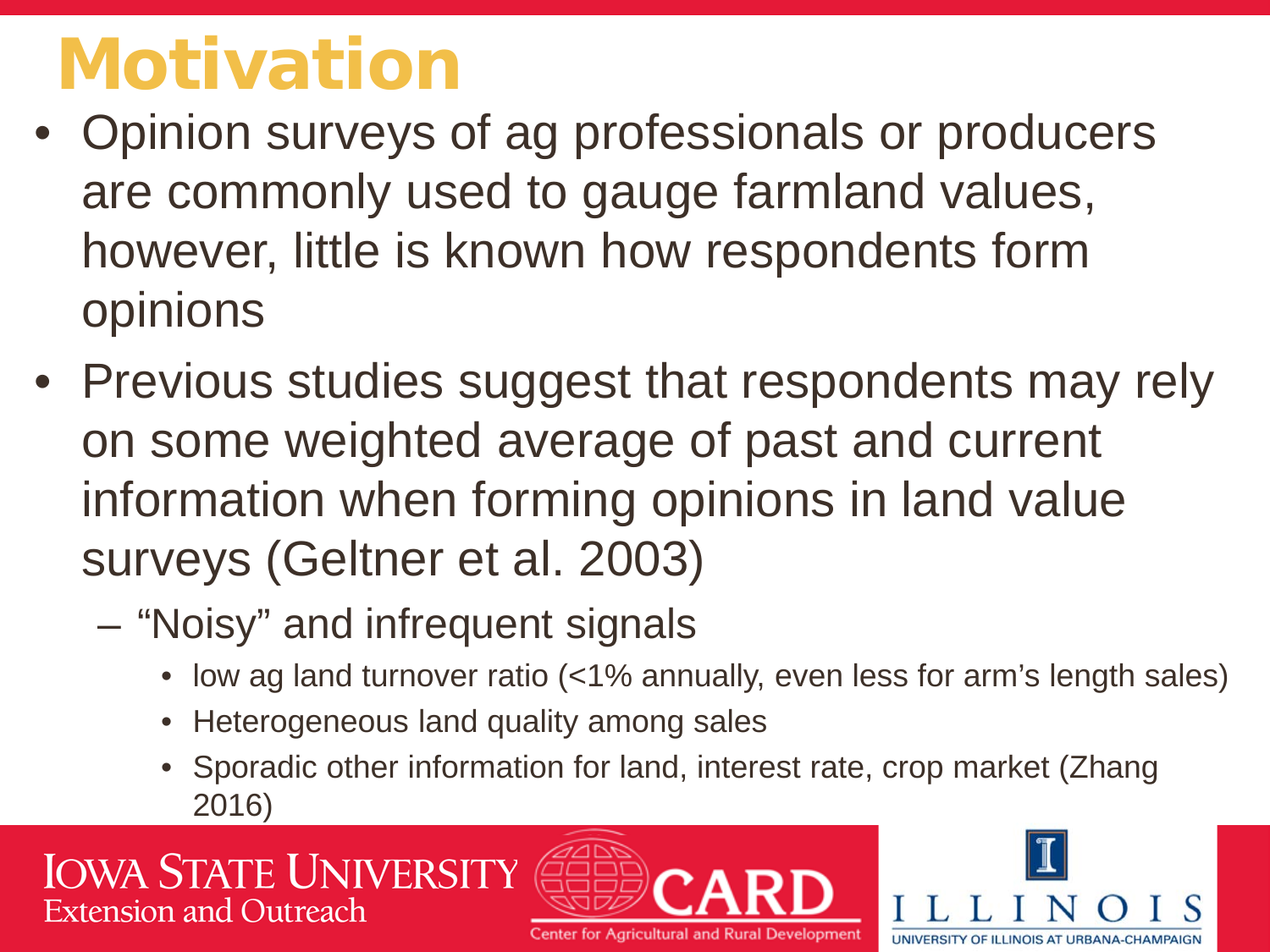### Motivation

- Previous studies suggest that respondents may rely on some weighted average of past and current information when forming opinions in land value surveys (Geltner et al. 2003)
	- Anchoring / Appraisal smoothing: relying on past information; a partial adjustment behavior similar to Bayesian updating (Cheng et al. 2011)
	- Strategic responses in related land rent survey (tenants vs. owners)
	- Peer effects: behavioral / neuroeconomic evidence revealing that knowing about how others answer the same questions changes choices (Chung et al. 2016 *Nature Neuroscience*)



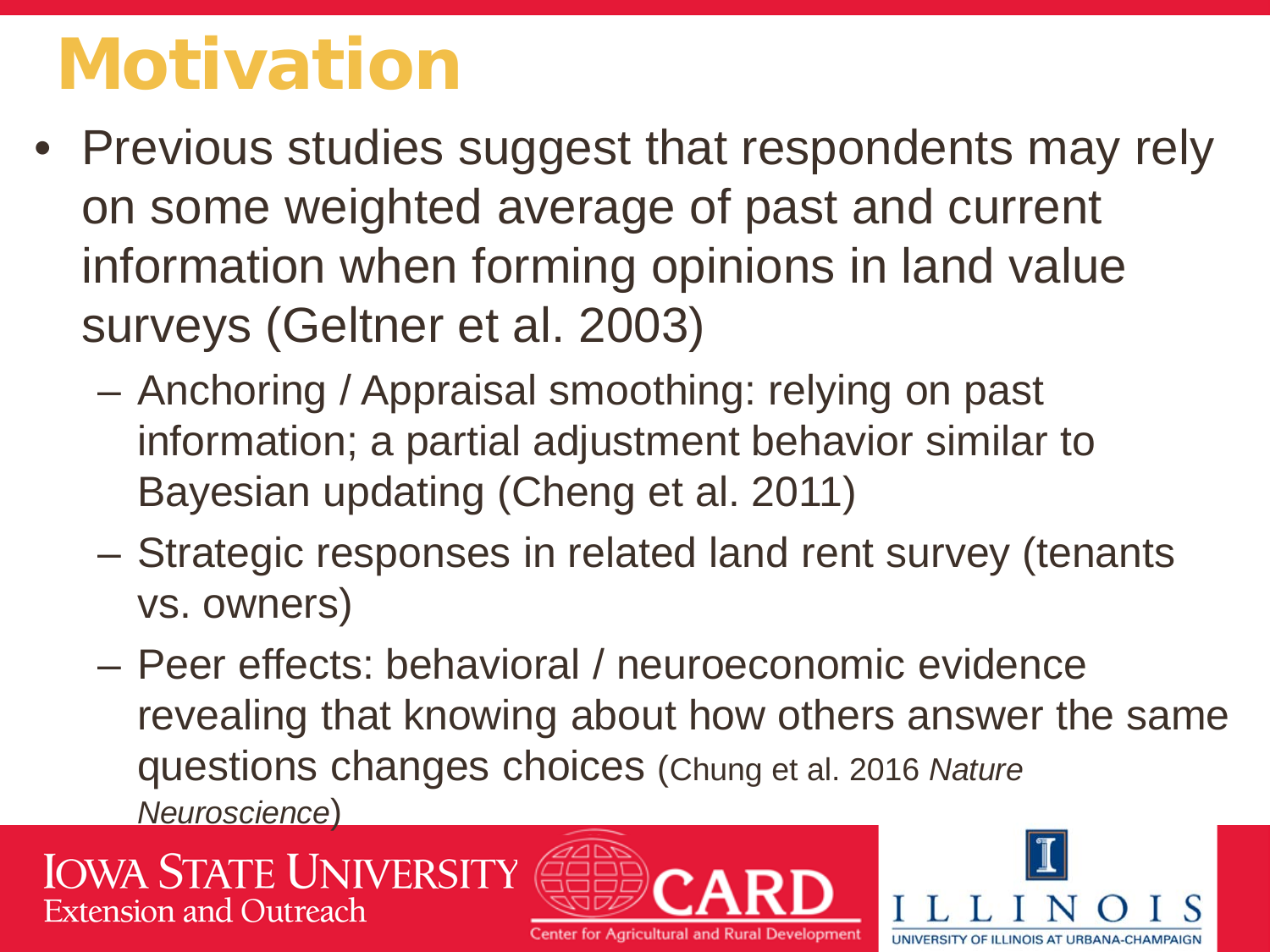#### Research questions

- Research Questions:
	- How do respondents weigh past and current information in formulating their responses?
	- –To what degree do respondents adjust or self-correct their responses over time?

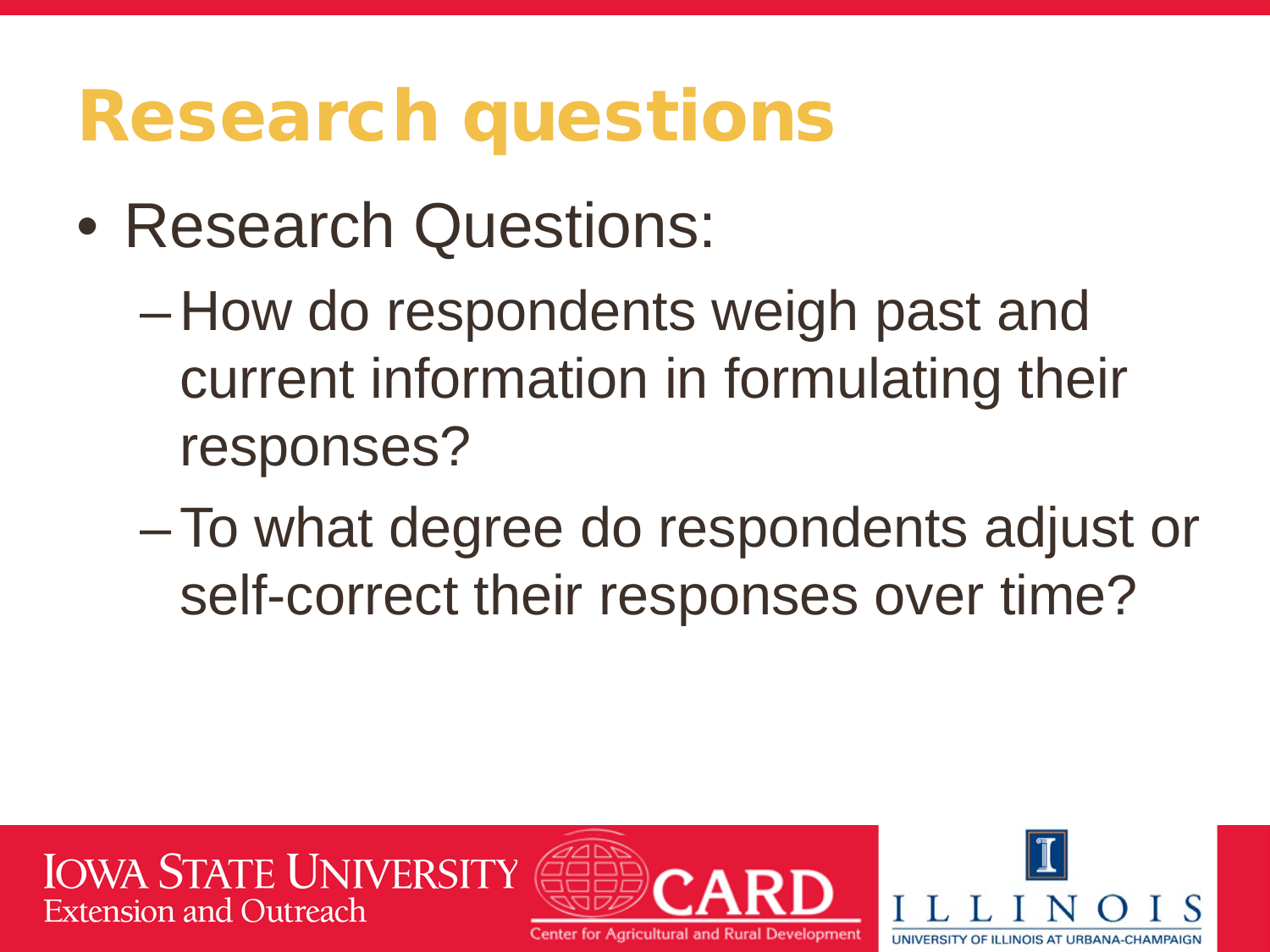### Research hypothesis

- Hypothesis: agricultural professionals will adjust their land value estimates from year to year in opinion surveys to reduce deviations from perceived true land value.
	- E.g.: a respondent finds her previous estimates were substantially higher than the published county average, she would lower her (relative) expectation next year

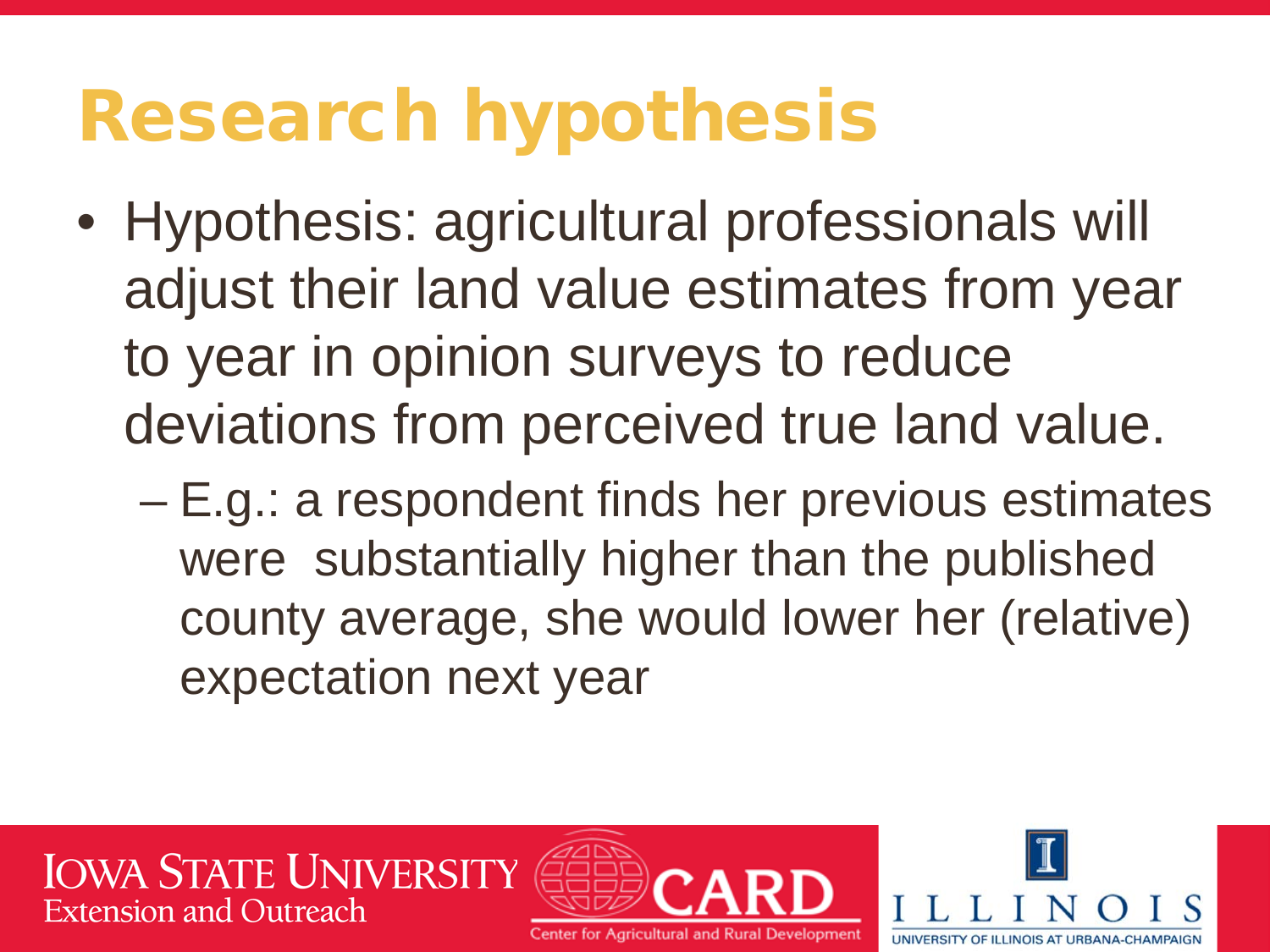#### Iowa Land Value Survey panel sample: 2005-2015

#### Farmland Values in Your County as of November 1, 2014\*

Values for average-size farms in **«CoName**» County are: 1.

|                   | <b>Your Reported Values Last Year</b> | <b>Present Estimates</b> |  |  |
|-------------------|---------------------------------------|--------------------------|--|--|
| High grade land   | S«High Value»/acre                    | /acrei                   |  |  |
| Medium grade land | S«Medium Value»/acre                  | /acre:                   |  |  |
| Low grade land    | S«Low Value»/acre                     | /acrei                   |  |  |

- Annual mail survey of farm real estate market professionals (e.g., lenders, farm managers, appraisers, brokers, assessors, etc.) conducted during Nov
- Last year's individual estimates supplied for previous participants
- Final release in mid-Dec only contains one composite average estimate at the county level using pre-determined weights; but ISU also publishes crop reporting district level high, medium, low quality estimates



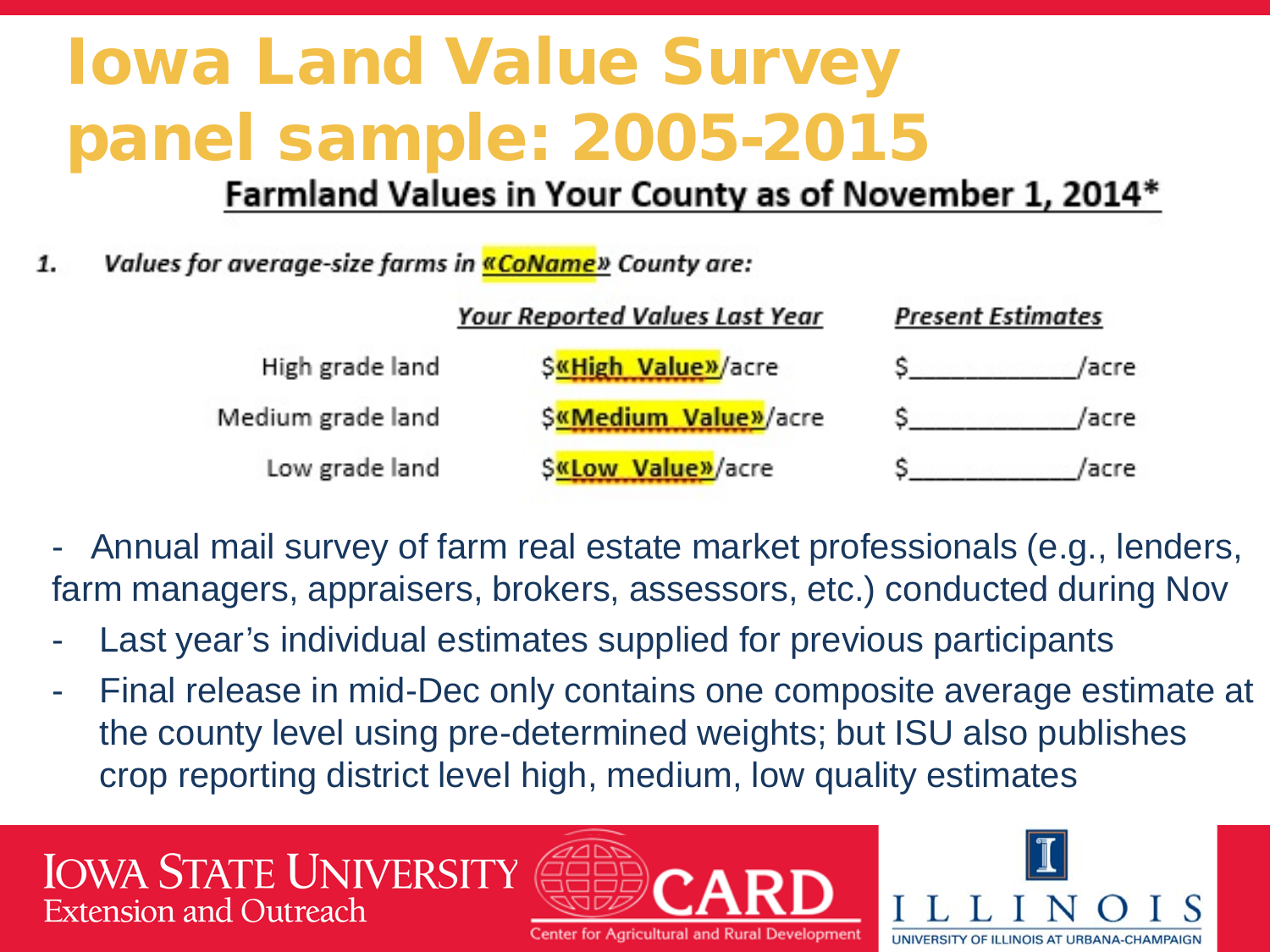# Data – descriptive stats

#### **> 300 respondents answered for 7+ years**

| # Years # Respondents # Responses |     |      |
|-----------------------------------|-----|------|
| 11                                | 110 | 1210 |
| 10                                | 41  | 410  |
| 9                                 | 50  | 450  |
| 8                                 | 55  | 440  |
| 7                                 | 54  | 378  |
| 6                                 | 71  | 426  |
| 5                                 | 80  | 400  |
| 4                                 | 83  | 332  |
| 3                                 | 146 | 438  |
| $\overline{2}$                    | 200 | 400  |
| 1                                 | 316 | 316  |

| Crop reporting district | Percent |
|-------------------------|---------|
| <b>Northwest</b>        | 15%     |
| North Central           | 12%     |
| <b>Northeast</b>        | 14%     |
| <b>West Central</b>     | 12%     |
| Central                 | 13%     |
| <b>East Central</b>     | 9%      |
| Southwest               | 8%      |
| South Central           | 9%      |
| Southeast               | 8%      |

Number of counties provided by one respondent: 1 (82%); 2 (10%); 3 (4%); 4+ (3%)



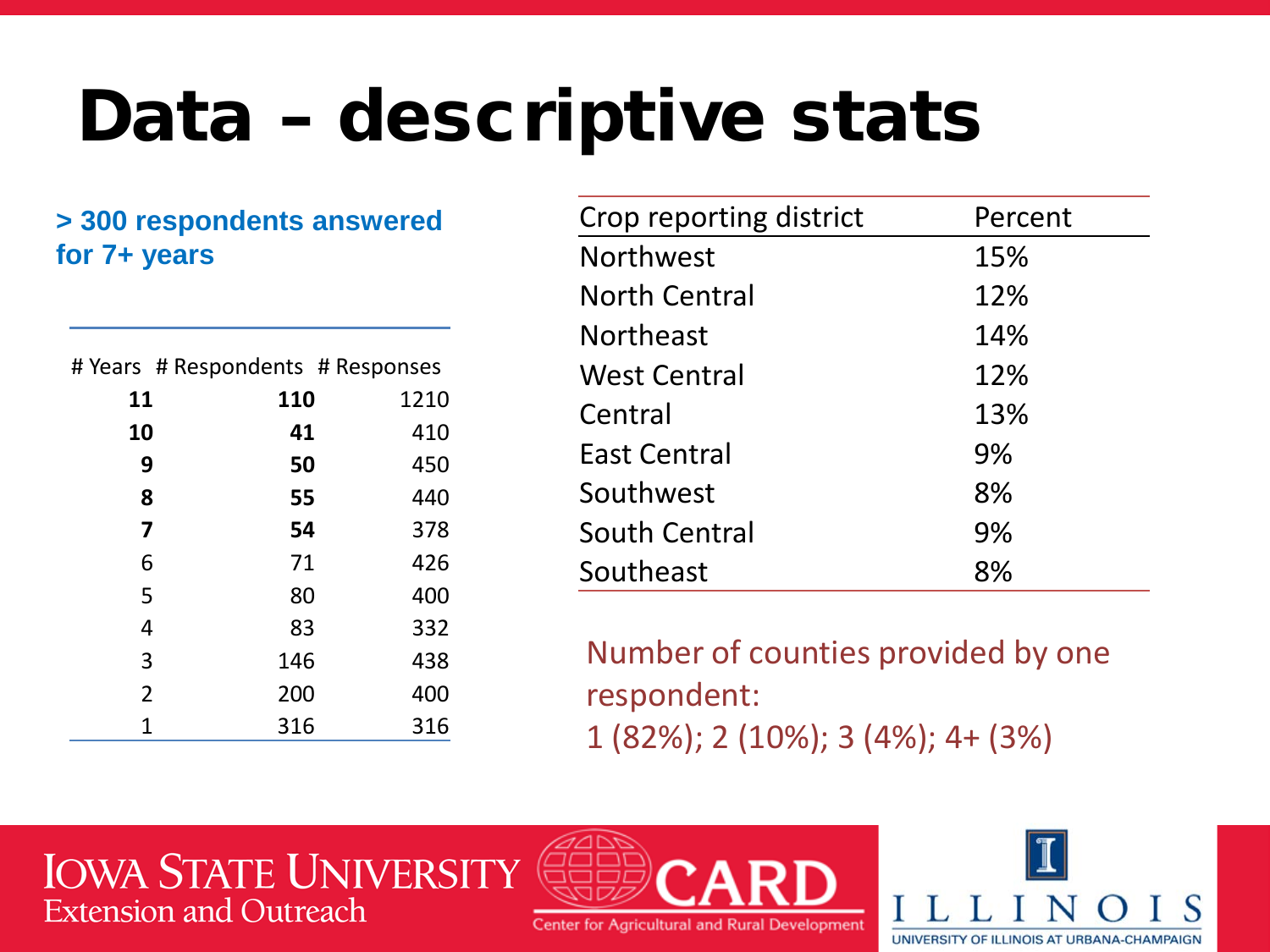#### Empirical model –

- Error Correction Model (ECM)
- In a perfect world, the estimate by respondent *i* in county *j*  $y_{i,j,t}$  is the same as the true value  $x_{i,t}$ :

$$
y_{i,j,t} = x_{j,t} \quad \forall i,j,t
$$

• Simple transformation leads into the ECM model:



- All variables expressed in natural logs
- True value proxied by others' median for county j
- For the district level model, the true value is others' median for district
- Separate estimation for each land quality class



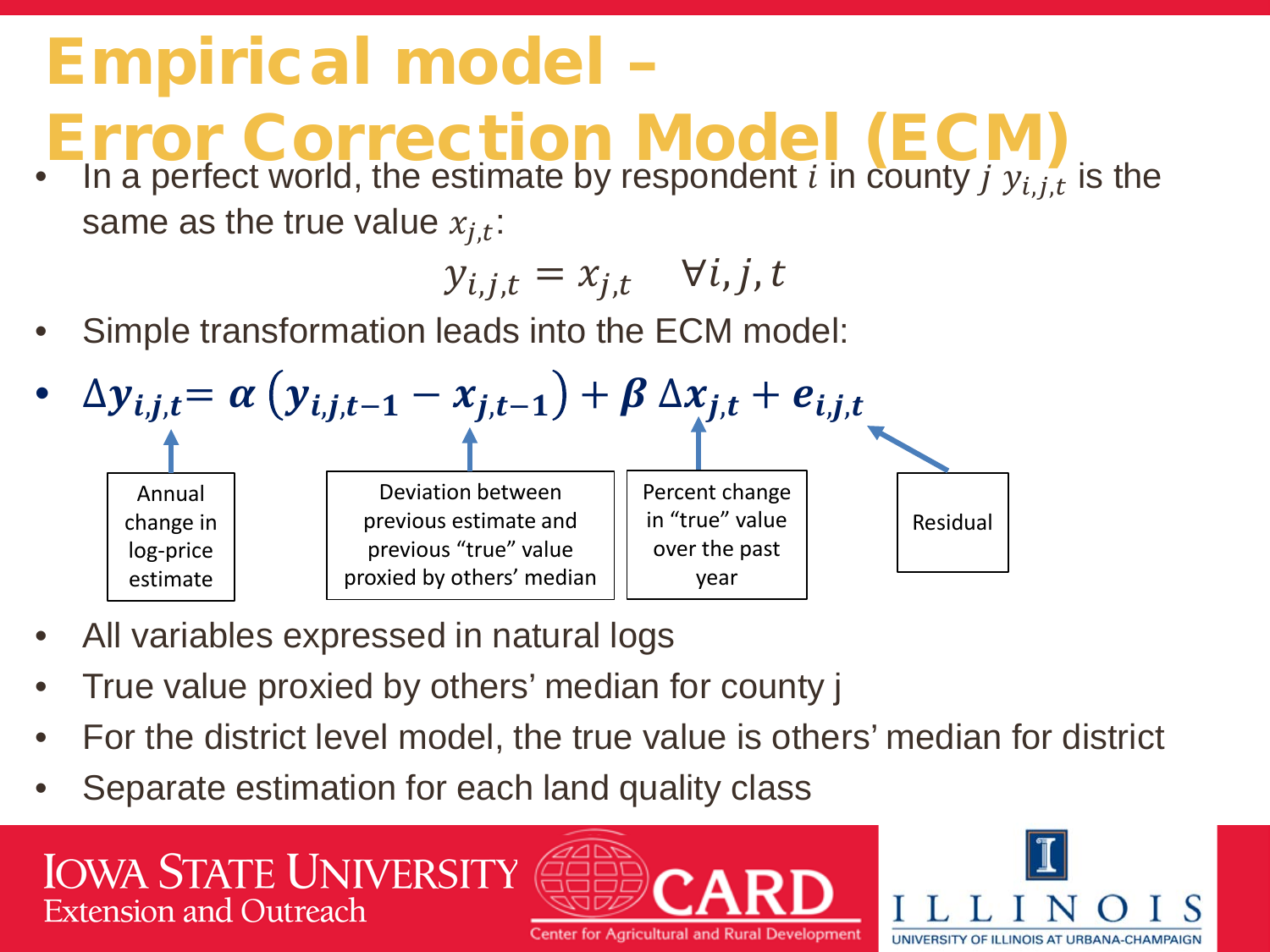# Empirical model – Error Correction Model (ECM)

- Alternative model
- $\Delta y_{i,j,t} = \alpha_0 + \alpha_y y_{i,j,t-1} + \alpha_x x_{i,t-1} + \beta \Delta x_{i,t} + e_{i,j,t}$
- Allows test **whether**  $\alpha_x = -\alpha_y = \beta = 1$  and  $\alpha_0 = 0$  holds
- In practice, people may respond to signals like cash rent changes and/or interest rate fluctuations
- $\Delta y_{i,j,t} = \alpha_0 + \alpha_y y_{i,j,t-1} + \alpha_x x_{i,t-1} + \beta \Delta x_{i,t} + \gamma \Delta x_{i,t-1} + \delta_0 z_{t-1} +$  $\delta_1 \Delta z_t + \theta \Delta y_{i,i,t-1} + \vartheta \Delta x_{t-2} + e_{i,i,t}$
- testing **whether**  $\alpha_x = -\alpha_y = \beta = 1$  and

 $\alpha_0 = \gamma = \delta = \theta = \vartheta = 0$  hold

**IOWA STATE UNIVERSITY Extension and Outreach** Center for Agricultural and Rural Development

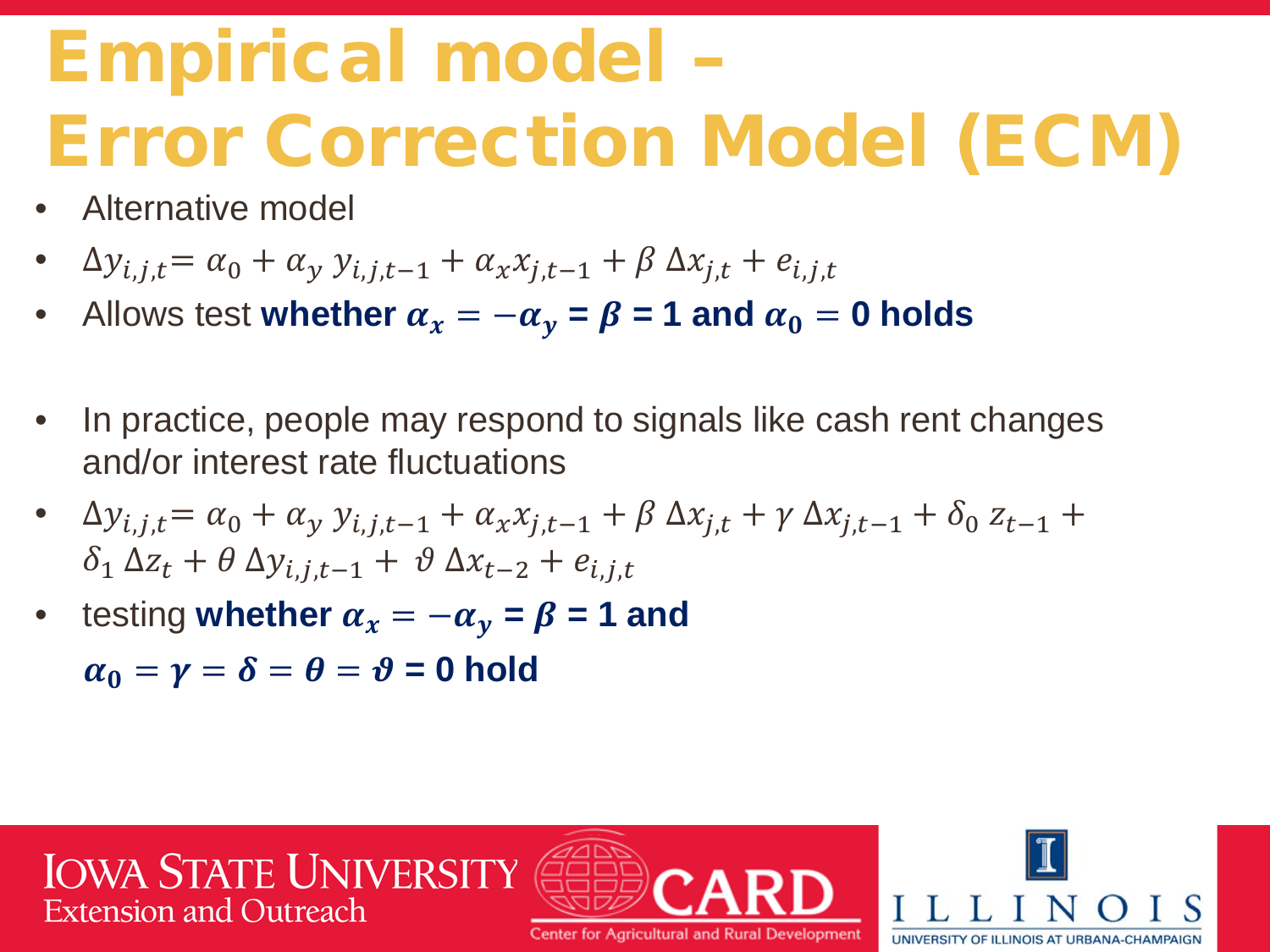# Empirical model – Error Correction Model (ECM)

- Alternative model
- $\Delta y_{i,j,t} = \alpha_0 + \alpha_y y_{i,j,t-1} + \alpha_x x_{i,t-1} + \beta \Delta x_{i,t} + e_{i,j,t}$
- Allows test **whether**  $\alpha_x = -\alpha_y = \beta = 1$  and  $\alpha_0 = 0$  holds
- In practice, people may respond to signals like cash rent changes and/or interest rate fluctuations
- $\Delta y_{i,j,t} = \alpha_0 + \alpha_y y_{i,j,t-1} + \alpha_x x_{i,t-1} + \beta \Delta x_{i,t} + \gamma \Delta x_{i,t-1} + \delta_0 z_{t-1} +$  $\delta_1 \Delta z_t + \theta \Delta y_{i,i,t-1} + \vartheta \Delta x_{t-2} + e_{i,i,t}$
- testing **whether**  $\alpha_x = -\alpha_y = \beta = 1$  and  $\alpha_0 = \gamma = \delta = \theta = \vartheta = 0$  hold

Includes cash rent and farmland loan interest rates

Despite the cointegrating relationship between land value, cash rent, and interest rate, they should not add explanatory power conditional on each respondent knowing county j's land value  $\Delta x_{i,t}$ 

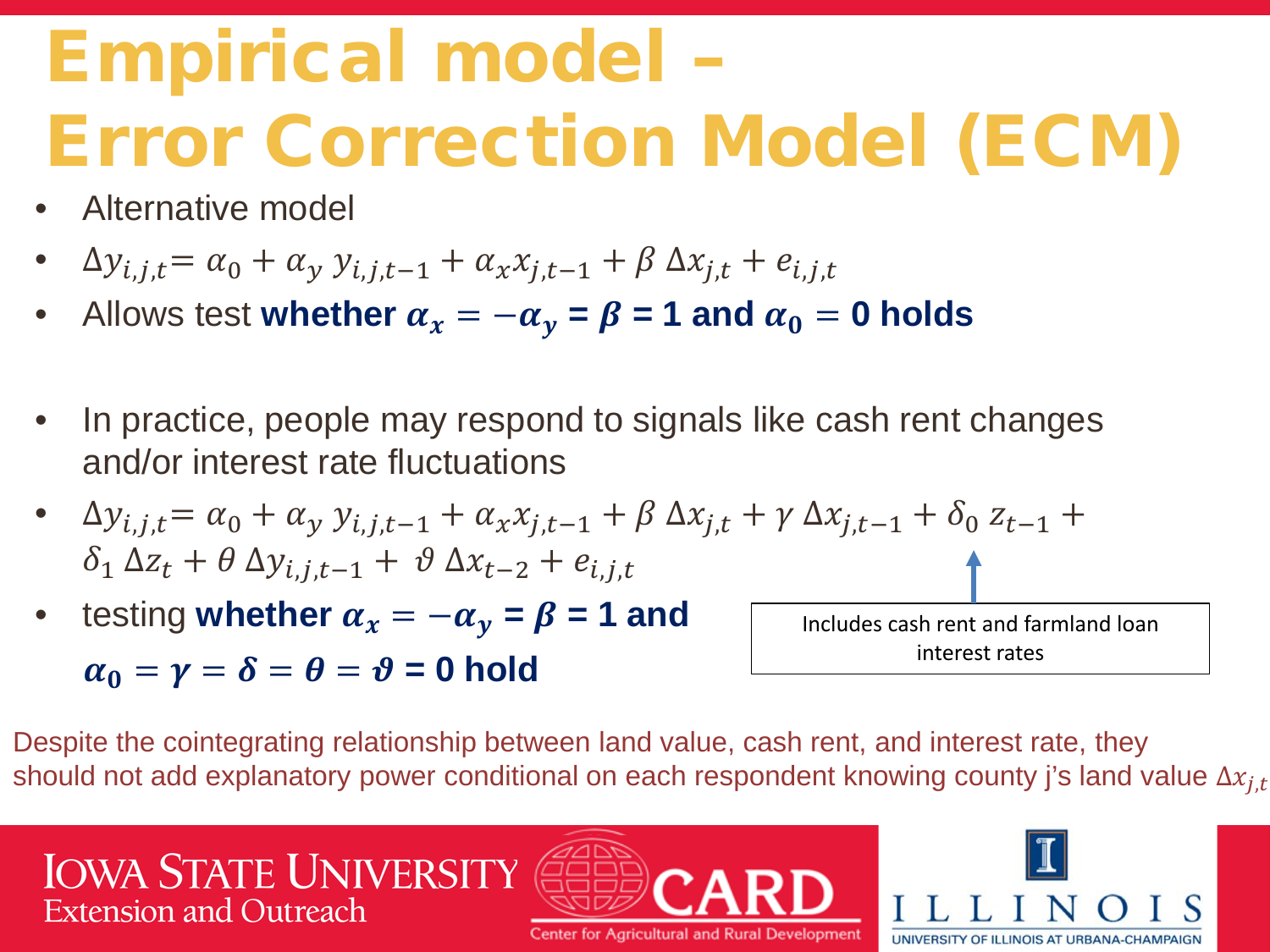#### Results – fixed effects vs. OLS

| <b>Variable</b>                                                                                                                                                                          | High quality -<br>district -<br>individual fixed<br>effects model | High quality $-$<br>district -<br>individual<br><b>fixed effects</b><br>model | High quality -<br>district - OLS |  |  |  |
|------------------------------------------------------------------------------------------------------------------------------------------------------------------------------------------|-------------------------------------------------------------------|-------------------------------------------------------------------------------|----------------------------------|--|--|--|
| <b>Prior deviation</b><br>$(y_{t-1} - x_{t-1})$                                                                                                                                          | $-1.029***$                                                       |                                                                               |                                  |  |  |  |
| % change in true value from a year<br>ago $\Delta x_t$                                                                                                                                   | $0.899***$                                                        | $0.880***$                                                                    | $0.813***$                       |  |  |  |
| Lagged % change in true value<br>from two years ago $\Delta x_{t-1}$                                                                                                                     | 0.040                                                             | 0.049                                                                         | $0.131***$                       |  |  |  |
| Last year's estimate $y_{t-1}$                                                                                                                                                           |                                                                   | $-1.027***$                                                                   | $-0.347***$                      |  |  |  |
| Last year's true value $x_{t-1}$                                                                                                                                                         |                                                                   | $1.013***$                                                                    | $0.324***$                       |  |  |  |
|                                                                                                                                                                                          |                                                                   |                                                                               |                                  |  |  |  |
| Adjusted $R^2$                                                                                                                                                                           | 0.360                                                             | 0.278                                                                         | 0.361                            |  |  |  |
| <b>IOWA STATE UNIV</b><br><b>Extension and Outreach</b><br><b>Center for Agricultural and Rural Development</b><br>$\leq 0.05$ , * $\alpha \leq 0.10$<br><b>I INIVERSITY OF ILLINOIS</b> |                                                                   |                                                                               |                                  |  |  |  |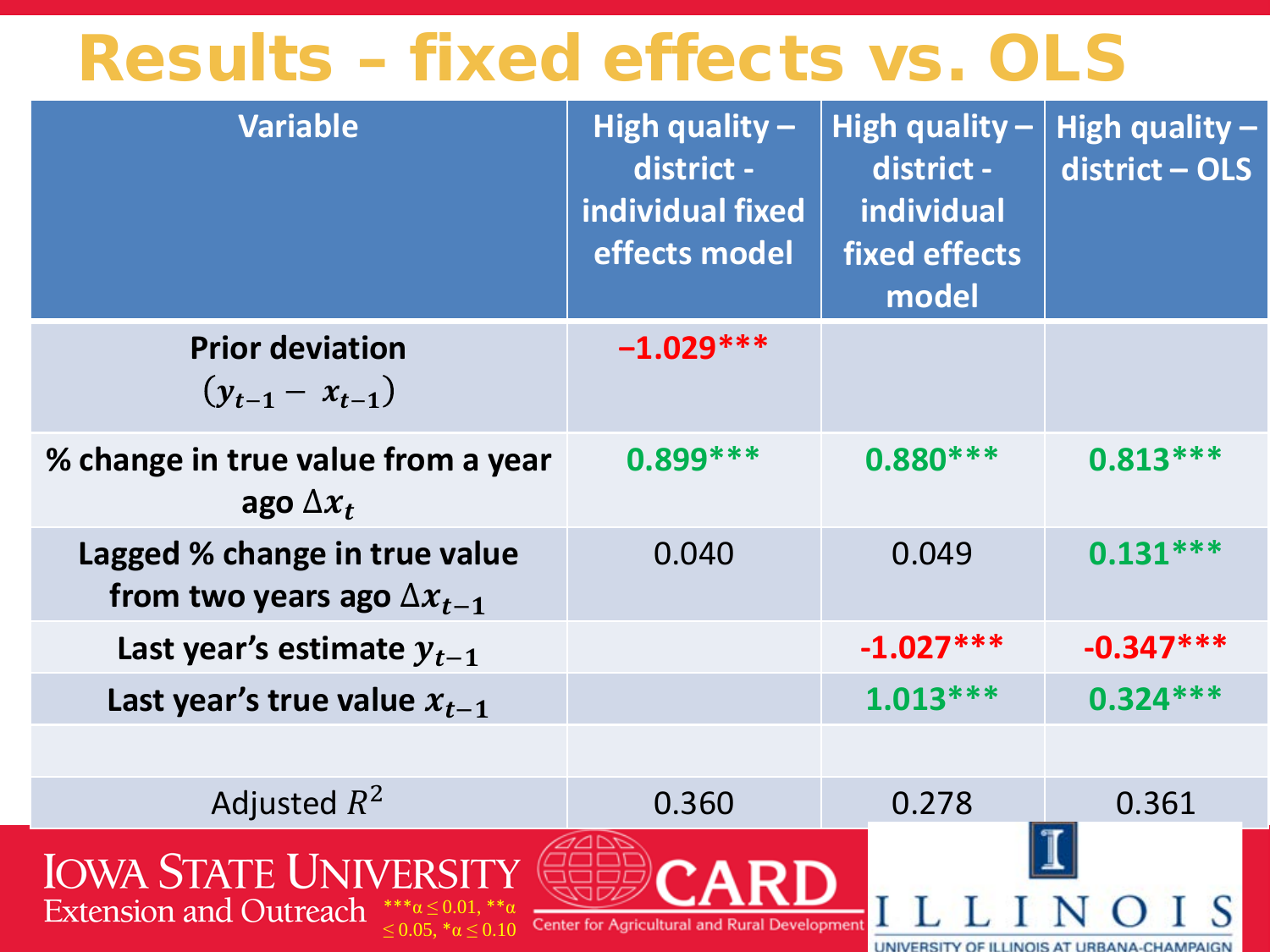### Results – FE (district vs. county)

|                     |             | <b>District</b> |             | County      |               |             |  |
|---------------------|-------------|-----------------|-------------|-------------|---------------|-------------|--|
|                     | <b>High</b> | <b>Medium</b>   | Low         | High        | <b>Medium</b> | Low         |  |
| $\Delta x_t$        | $0.880***$  | $0.839***$      | $0.705***$  | $0.666***$  | $0.519***$    | $0.454***$  |  |
| $\Delta x_{t-1}$    | 0.049       | $0.066*$        | $0.133***$  | $-0.002$    | $-0.029$      | $-0.047*$   |  |
| $y_{t-1}$           | $-1.027***$ | $-0.966***$     | $-0.792***$ | $-1.000***$ | $-0.922***$   | $-0.744***$ |  |
| $x_{t-1}$           | $1.013***$  | $0.931***$      | $0.754***$  | $0.913***$  | $0.807***$    | $0.603***$  |  |
| intercept           | 0.102       | $0.280**$       | $0.294*$    | $0.786***$  | $1.011***$    | $1.187***$  |  |
|                     |             |                 |             |             |               |             |  |
| Adjusted $R_2$      | 0.278       | 0.232           | 0.186       | 0.295       | 0.227         | 0.179       |  |
| <b>Observations</b> | 2558        | 2558            | 2558        | 2521        | 2516          | 2516        |  |

#### **IOWA STATE UNIVERSITY Extension and Outreach**  $***\alpha \leq 0.01, **\alpha$  $\leq$  0.05, \*α $\leq$  0.10



UNIVERSITY OF ILLINOIS AT URBANA-CHAMPAIGN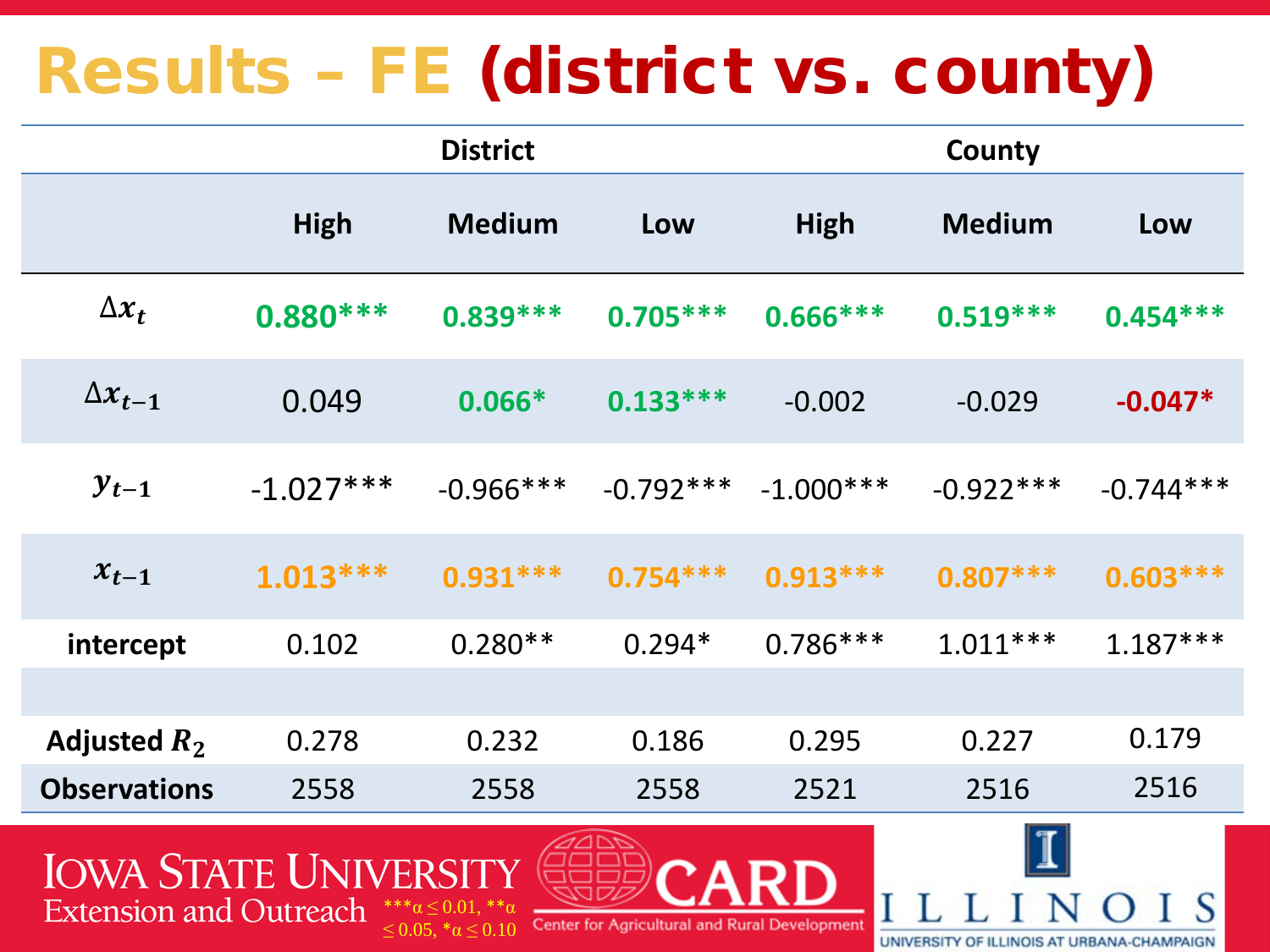|                                         |                                     |                   | <b>District</b>             |                        |                      | County                |                         |  |
|-----------------------------------------|-------------------------------------|-------------------|-----------------------------|------------------------|----------------------|-----------------------|-------------------------|--|
| <b>Results -</b><br><b>Augment</b>      |                                     | I-High<br>quality | $II -$<br>Medium<br>quality | $III - Low$<br>quality | $IV-High$<br>quality | $V-Medium$<br>quality | $VI$ – $Low$<br>quality |  |
| ed ECM -                                | $\Delta x_t$                        | $0.800***$        | $0.711***$                  | $0.431***$             | $0.638***$           | $0.479***$            | $0.420***$              |  |
|                                         | $\Delta x_{t-1}$                    | 0.006             | $-0.008$                    | 0.119                  | $0.128***$           | $-0.155***$           | $-0.200***$             |  |
| FE                                      | $y_{t-1}$ -<br>$x_{t-1}$            | $-1.078***$       | $-1.035***$                 | $-0.865***$            | $-1.042***$          | $-0.955***$           | $-0.792***$             |  |
|                                         | $z_{1,t-1} -$<br>interest rate      | $-0.696***$       | $-0.950***$                 | $-1.743***$            | $-0.078$             | $-0.430***$           | $-0.344*$               |  |
| The role of                             | $\Delta z_{1,t}$ – interest<br>rate | $-0.407**$        | $-0.597***$                 | $-1.073***$            | $-0.214*$            | $-0.549***$           | $-0.404**$              |  |
| cash rent<br>& interest                 | $z_{2,t-1}$ – cash<br>rent          | $-0.475***$       | $-0.688***$                 | $-1.150$               | $-0.093$             | $-0.308***$           | $-0.169$                |  |
| rate as<br>additional                   | $\Delta z_{2,t}$ – cash<br>rent     | $-0.160$          | $-0.184$                    | $-0.330*$              | $0.167**$            | $0.154*$              | $0.345***$              |  |
| <b>information</b>                      | $\Delta x_{t-2}$                    | 0.109             | $0.161**$                   | $0.192*$               | $-0.036$             | 0.011                 | $-0.110***$             |  |
|                                         | $\Delta y_{t-1}$                    | $0.079***$        | 0.044                       | 0.011                  | $0.079***$           | 0.026                 | $-0.007$                |  |
|                                         | intercept                           | 3.680***          | $5.254***$                  | 9.078***               | $0.633***$           | 2.379***              | $1.152***$              |  |
|                                         |                                     |                   |                             |                        |                      |                       |                         |  |
| <b>IOWA STATE U Adjusted R2</b>         |                                     | 0.294             | 0.247                       | 0.201                  | 0.308                | 0.243                 | 0.195                   |  |
| <b>Extension and Outre Observations</b> |                                     | 1881              | 1881                        | 1881                   | 1837                 | 1837                  | 1837                    |  |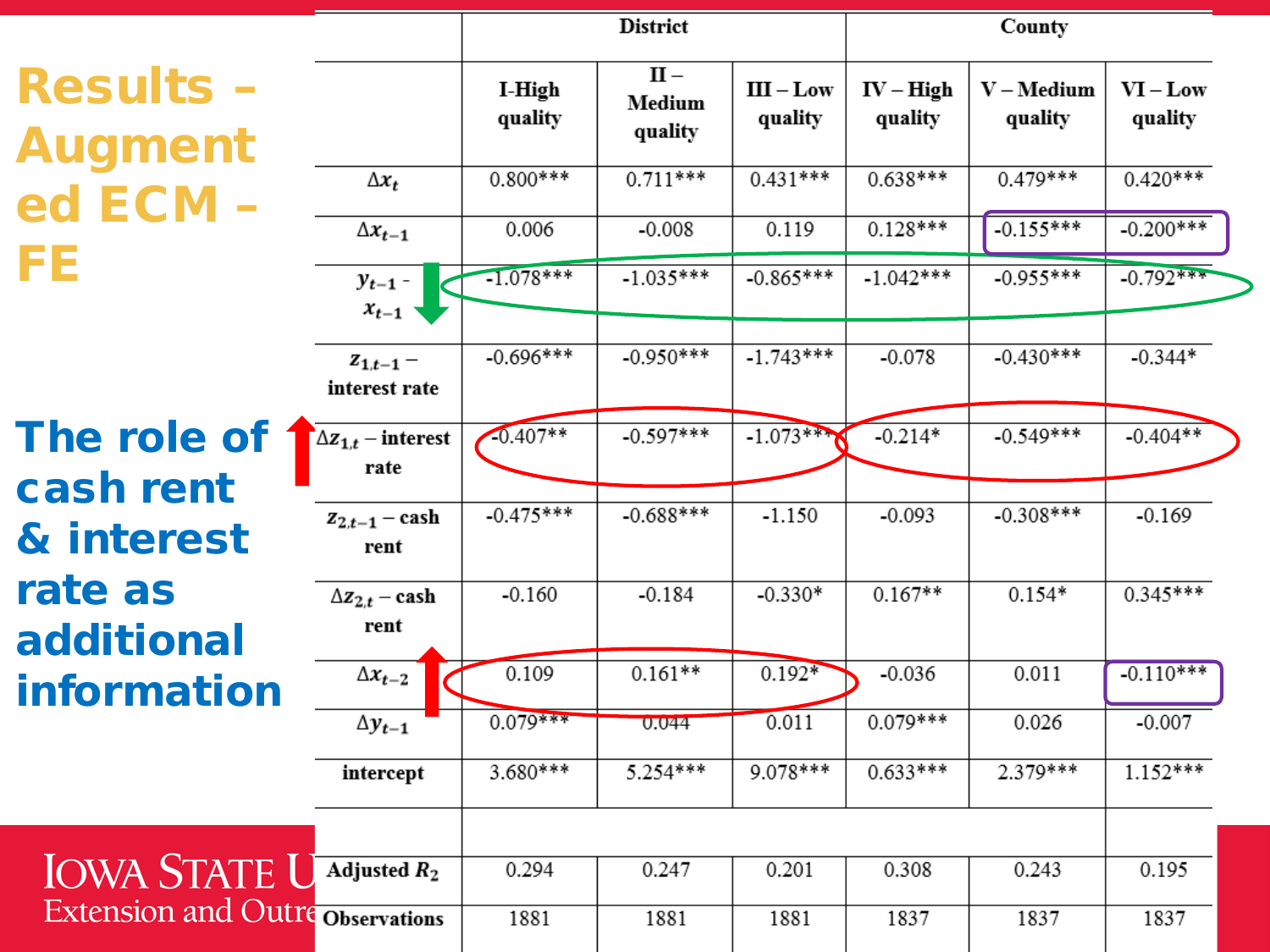Result Augme ed EC **FE** 

High quality results more robust

|                                         |                                     |                   | <b>District</b>             |                        |                      | County                |                         |  |
|-----------------------------------------|-------------------------------------|-------------------|-----------------------------|------------------------|----------------------|-----------------------|-------------------------|--|
| <b>Results –</b>                        |                                     | I-High<br>quality | $II -$<br>Medium<br>quality | $III - Low$<br>quality | $IV-High$<br>quality | $V-Medium$<br>quality | $VI$ – $Low$<br>quality |  |
| <b>Augment</b>                          | $\Delta x_t$                        | $0.633***$        | $0.417***$                  | $0.179*$               | $0.326***$           | $0.144***$            | $0.127***$              |  |
| <b>ed ECM</b>                           | $\Delta x_{t-1}$                    | 0.108             | $0.186**$                   | $0.322**$              | $0.144***$           | $0.194***$            | $0.167***$              |  |
| ΞE                                      | $y_{t-1}$                           | $-1.075***$       | $-1.034***$                 | $-0.881***$            | $-1.101***$          | $-1.073***$           | $-0.920***$             |  |
|                                         | $x_{t-1}$                           | $0.696***$        | $0.363**$                   | 0.179                  | $0.276***$           | 0.041                 | 0.046                   |  |
|                                         | $z_{1,t-1} -$<br>interest rate      | $-1.011***$       | $-1.522***$                 | $-1.978***$            | $-1.330**$           | $-1.867***$           | $-1.574***$             |  |
| ligh                                    | $\Delta z_{1,t}$ – interest<br>rate | $-0.638***$       | $-1.022***$                 | $-1.263***$            | $-0.974***$          | $-1.387***$           | $-1.077***$             |  |
| uality land<br>esults                   | $z_{2,t-1}$ – cash<br>rent          | $-0.083$          | $-0.053$                    | $-0.375$               | $0.401***$           | $0.271**$             | $0.266**$               |  |
| nore                                    | $\Delta z_{2,t}$ – cash<br>rent     | 0.027             | 0.093                       | $-0.031$               | $0.336***$           | $0.287***$            | $0.357***$              |  |
| <b>obust</b>                            | $\Delta x_{t-2}$                    | 0.118             | $0.182**$                   | $0.181*$               | $0.102**$            | $0.183***$            | $0.100**$               |  |
|                                         | $\Delta y_{t-1}$                    | $0.077***$        | 0.043                       | 0.018                  | $0.101***$           | $0.080***$            | $0.047*$                |  |
|                                         | intercept                           | 5.470***          | 8.580***                    | 11.091***              | 7.387***             | $10.534***$           | $9.162***$              |  |
|                                         |                                     |                   |                             |                        |                      |                       |                         |  |
| <b>IOWA STATE U</b>                     | Adjusted $R_2$                      | 0.295             | 0.232                       | 0.174                  | 0.301                | 0.211                 | 0.164                   |  |
| <b>Extension and Outre Observations</b> |                                     | 1881              | 1881                        | 1881                   | 1837                 | 1837                  | 1837                    |  |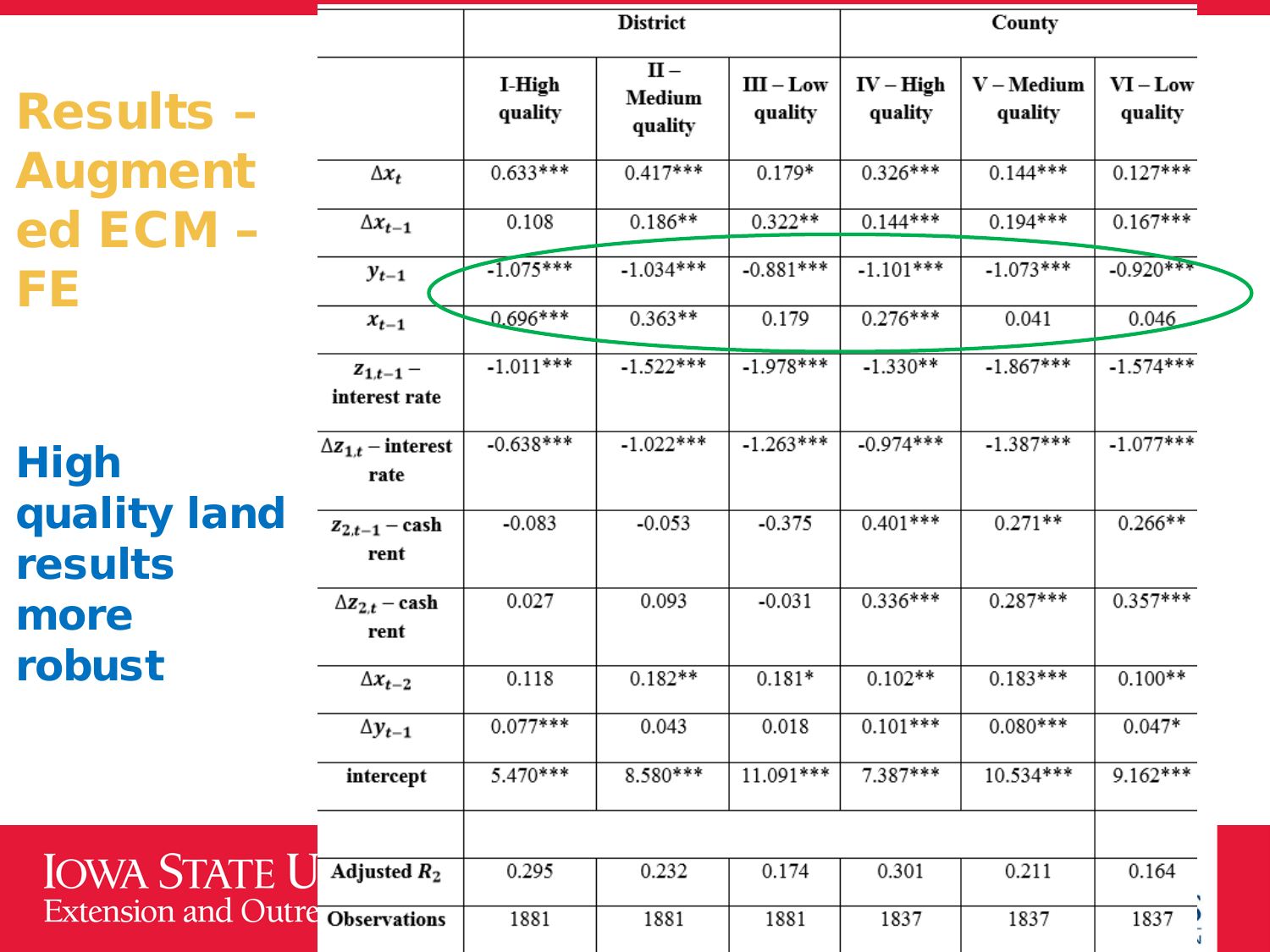#### Robustness checks – cointegration – (district) high quality – fixed effects model

|                                                                                       |             | Ш           | Ш           |
|---------------------------------------------------------------------------------------|-------------|-------------|-------------|
| $y_{t-1} - x_{t-1}$                                                                   | $-0.630***$ | $-0.980***$ | $-1.021***$ |
| $\Delta x_t$                                                                          | $0.708***$  | $0.841***$  | $0.884***$  |
| $\Delta x_{t-1}$                                                                      | $0.204**$   | 0.058       | 0.059       |
| $\overline{y_{t-1} - z_{1,t-1}}$ cash rent                                            | $-0.521***$ | $-0.046$    |             |
| $\Delta z_{1,t}$                                                                      | $0.383***$  | 0.076       |             |
| $\Delta z_{1,t-1}$                                                                    | $-0.158$    | $-0.043$    |             |
| $\overline{y_{t-1} - z_{2,t-1}}$ interest<br>rate                                     | $0.123***$  |             | $-0.006$    |
| $\Delta z_{2,t}$                                                                      | 0.080       |             | $-0.004$    |
| $\Delta z_{2,t-1}$                                                                    | $0.220**$   |             | 0.056       |
| <b>intercept</b>                                                                      | $0.950***$  | 0.143       | 0.023       |
| <b>IOWA STATE UNIV</b><br>Extension and Outreach *** $\alpha \leq 0.01$ , ** $\alpha$ |             |             |             |

 $\leq 0.05$ ,  $\alpha \leq 0.10$  Center for Agricultural and Rural Development

UNIVERSITY OF ILLINOIS AT URBANA-CHAMPAIGN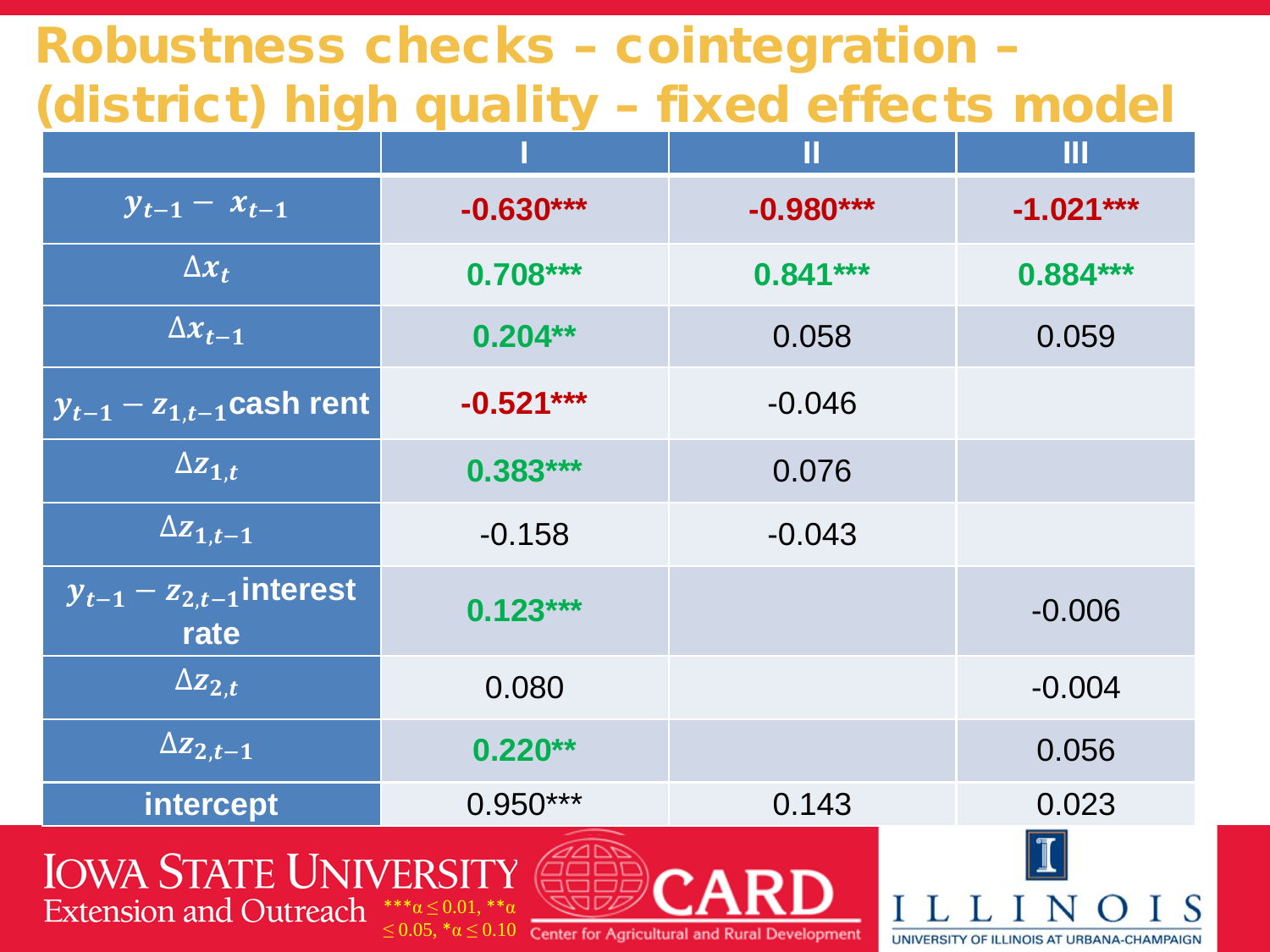#### Robustness checks – fixed effects model - district – high quality

| <b>Variable</b>                       | True value $x_t$<br>proxied by RLI<br><b>September high-</b><br>quality cropland<br>value | True value $x_t$<br>proxied by<br><b>CoreLogic</b><br>average sales<br>prices | <b>Only use</b><br>respondents<br>who<br>answered for<br>8+ years | <b>Only use</b><br>respondents<br>who are farm<br>managers,<br>appraisers &<br><b>lenders</b> |  |  |
|---------------------------------------|-------------------------------------------------------------------------------------------|-------------------------------------------------------------------------------|-------------------------------------------------------------------|-----------------------------------------------------------------------------------------------|--|--|
| $\Delta x_t$                          | $0.490***$                                                                                | $0.048**$                                                                     | $0.618***$                                                        | $0.746***$                                                                                    |  |  |
| $\Delta x_{t-1}$                      | $0.273***$                                                                                | $-0.142***$                                                                   | $0.134*$                                                          | $-0.115$                                                                                      |  |  |
| $y_{t-1}$                             | $-1.055***$                                                                               | $-1.058***$                                                                   | $-1.062***$                                                       | 1.036 ***                                                                                     |  |  |
| $x_{t-1}$                             | 0.055                                                                                     | $0.157**$                                                                     | $0.660***$                                                        | $1.058***$                                                                                    |  |  |
| Other covariates                      | Yes                                                                                       | Yes                                                                           | Yes                                                               | Yes                                                                                           |  |  |
| Adjusted $R^2$                        | 0.270                                                                                     | 0.243                                                                         | 0.315                                                             | 0.260                                                                                         |  |  |
| Iowa State Hniversity<br>$\alpha$ adn |                                                                                           |                                                                               |                                                                   |                                                                                               |  |  |

**Extension and Outreach**  $***\alpha \leq 0.01, **\alpha$  $\leq$  0.05, \*α $\leq$  0.10



UNIVERSITY OF ILLINOIS AT URBANA-CHAMPAIGN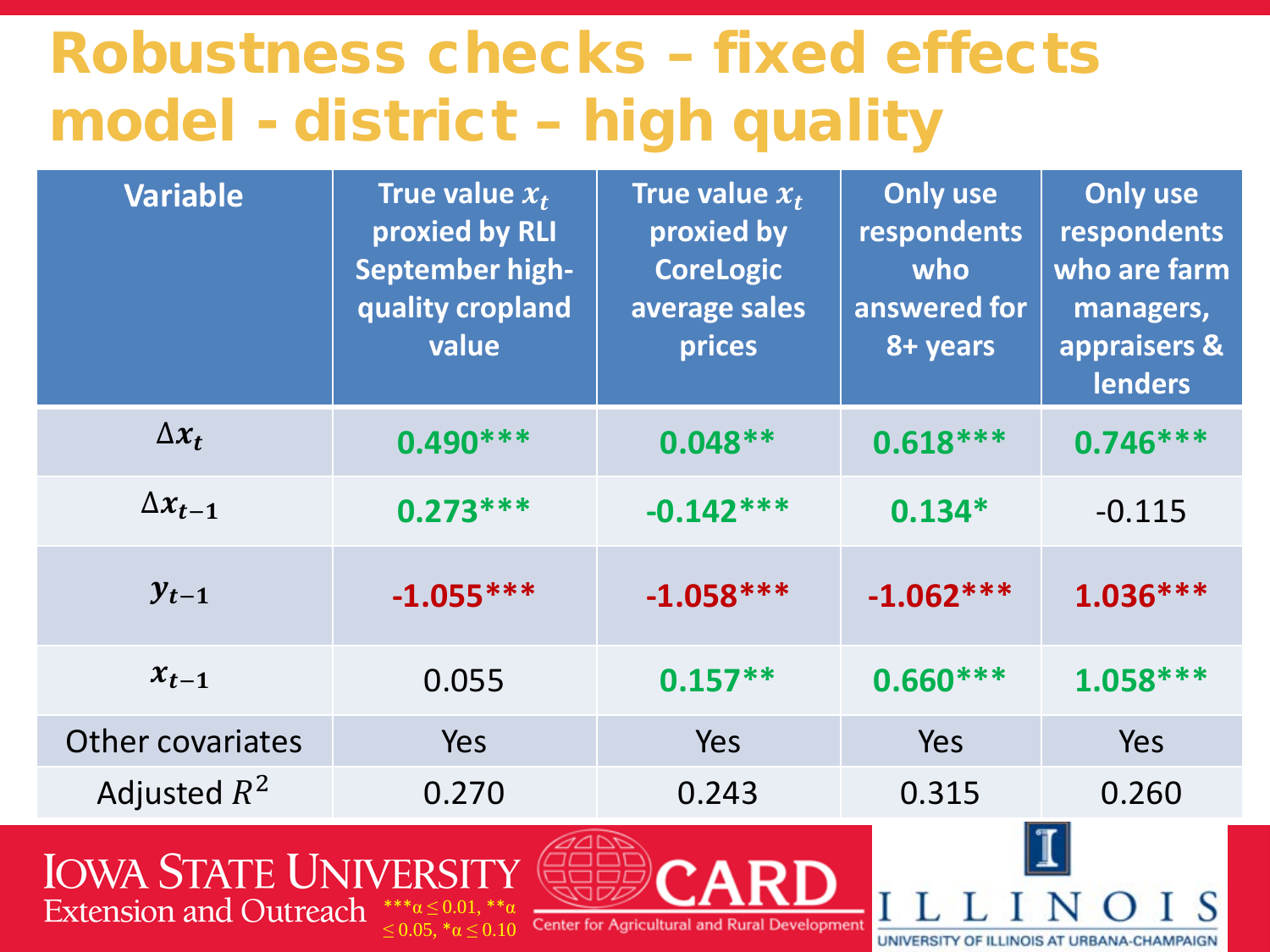## Summary & Conclusions

- Agricultural professionals self-correct their prior errors, however, they only correct about 60-<br>100% of errors.
- Self-correction is **higher** at the **crop reporting district** level than at the county level
- The "true" land market trend is more informative in explaining respondents' land value estimates for high- and medium-quality land than it is low-quality land.
- Cash rents and interest rates are significant in affecting respondents' opinions, especially for lower-quality land



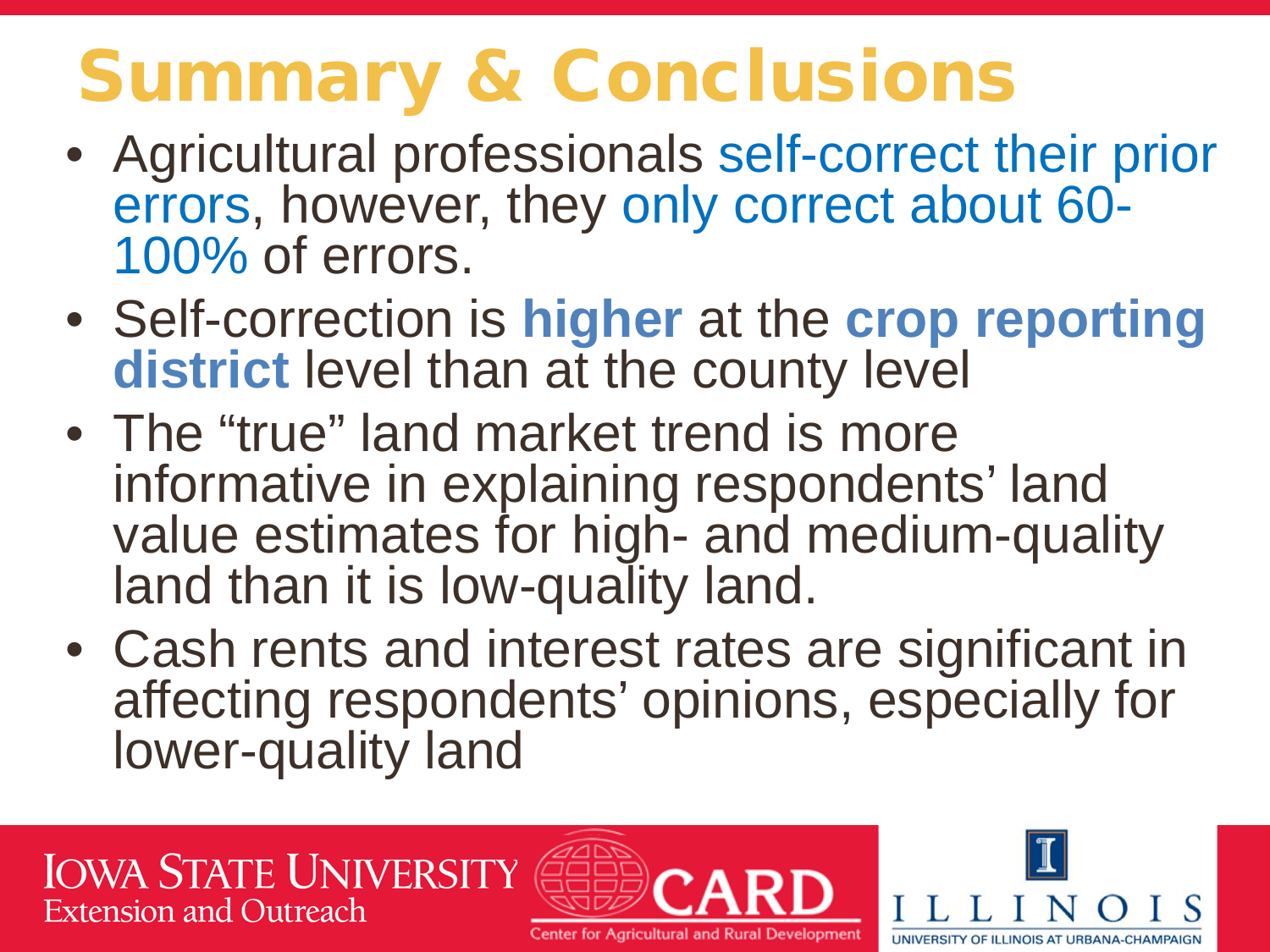